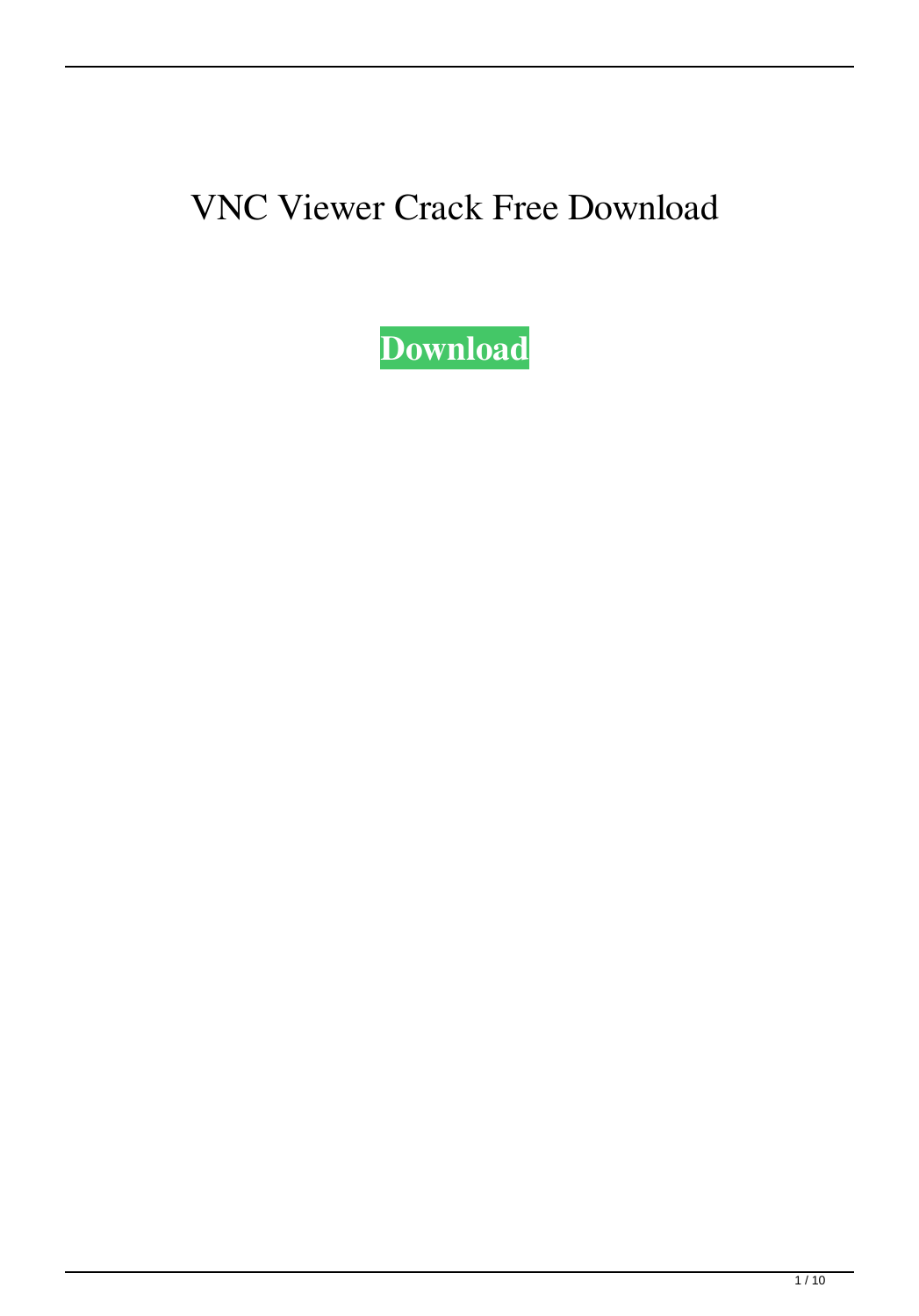## **VNC Viewer [2022]**

VNC Viewer is a free tool for Mac, Windows, iOS and Android users that is dedicated to getting in touch with remote computers, networks, and servers by establishing connections between them and transforming the remote screen into a local one. Granite Statik is a complex set of software tools that provides a complete solution for network analysis and security auditing. The software can be used to detect vulnerabilities, network traffic, data mining, and malware in the current and the entire past network history. Granite Statik has the ability to detect and remove spyware, adware, viruses, Trojans, backdoors, keyloggers, rootkits, and other security threats that can be found in the Windows registry and MBR. Granite Statik is designed for both individuals and organizations of any size. Granite Statik on GitHub Granite Statik on GitHub Granite Statik on GitHub Granite Statik on GitHub Granite Statik on GitHub Granite Statik on GitHub Granite Statik on GitHub Granite Statik on GitHub Granite Statik on GitHub Granite Statik on GitHub Granite Statik on GitHub Granite Statik on GitHub Granite Statik on GitHub Granite Statik on GitHub Granite Statik on GitHub Granite Statik on GitHub Granite Statik on GitHub Granite Statik on GitHub Granite Statik on GitHub Granite Statik on GitHub Granite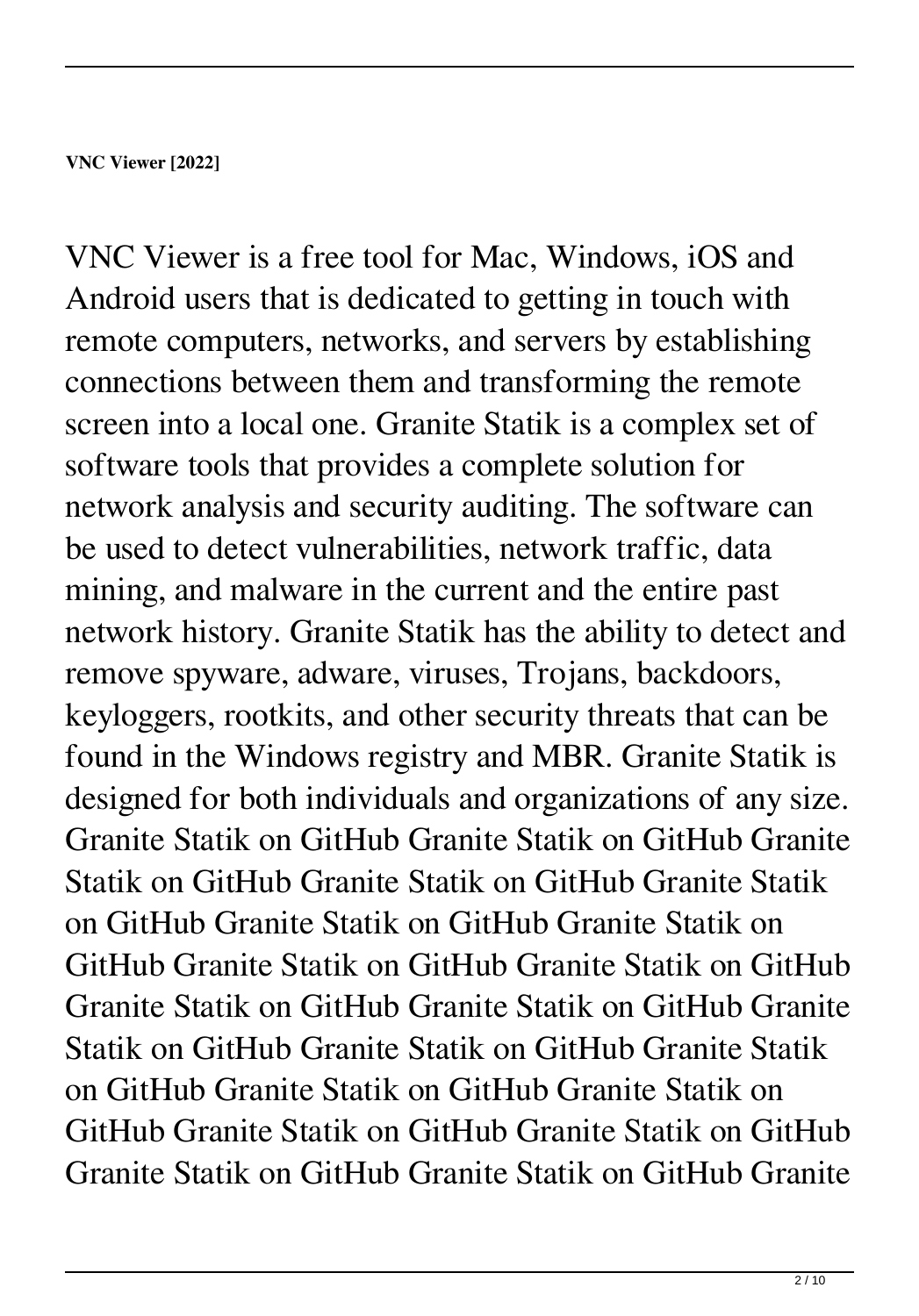Statik on GitHub Granite Statik on GitHub Granite Statik on GitHub Granite Statik on GitHub Granite Statik on GitHub Granite Statik on GitHub Granite Statik on GitHub Granite Statik on GitHub Granite Statik on GitHub Granite Statik on GitHub Granite Statik on GitHub Granite Statik on GitHub Granite Statik on GitHub Granite Statik on GitHub Granite Statik on GitHub Granite Statik on GitHub Granite Statik on GitHub Granite Statik on GitHub Granite Statik on GitHub Granite Statik on GitHub Granite Statik on GitHub Granite Statik on GitHub Granite Statik on GitHub G

**VNC Viewer Crack+**

- Create and manage... MacFusion - Remote Desktop 3.0.0.8 MacFusion - Remote Desktop 3.0.0.8 | macOS GUI App for Remote Desktop Connections. Remote Desktop is a quick, easy-to-use tool that allows you to access your Mac from any Mac, PC or Linux system. With MacFusion you can connect to your Mac/PC remotely, but also use the Mac itself as an iMac and do presentations, watch videos, work on documents, etc. For many people, MacFusion is a highly efficient remote application because of the fact that it: - Supports multiple connections - Has a huge list of supported Macs - Supports proxies - Has an iPad app - Allows you to do presentations remotely, over webcam and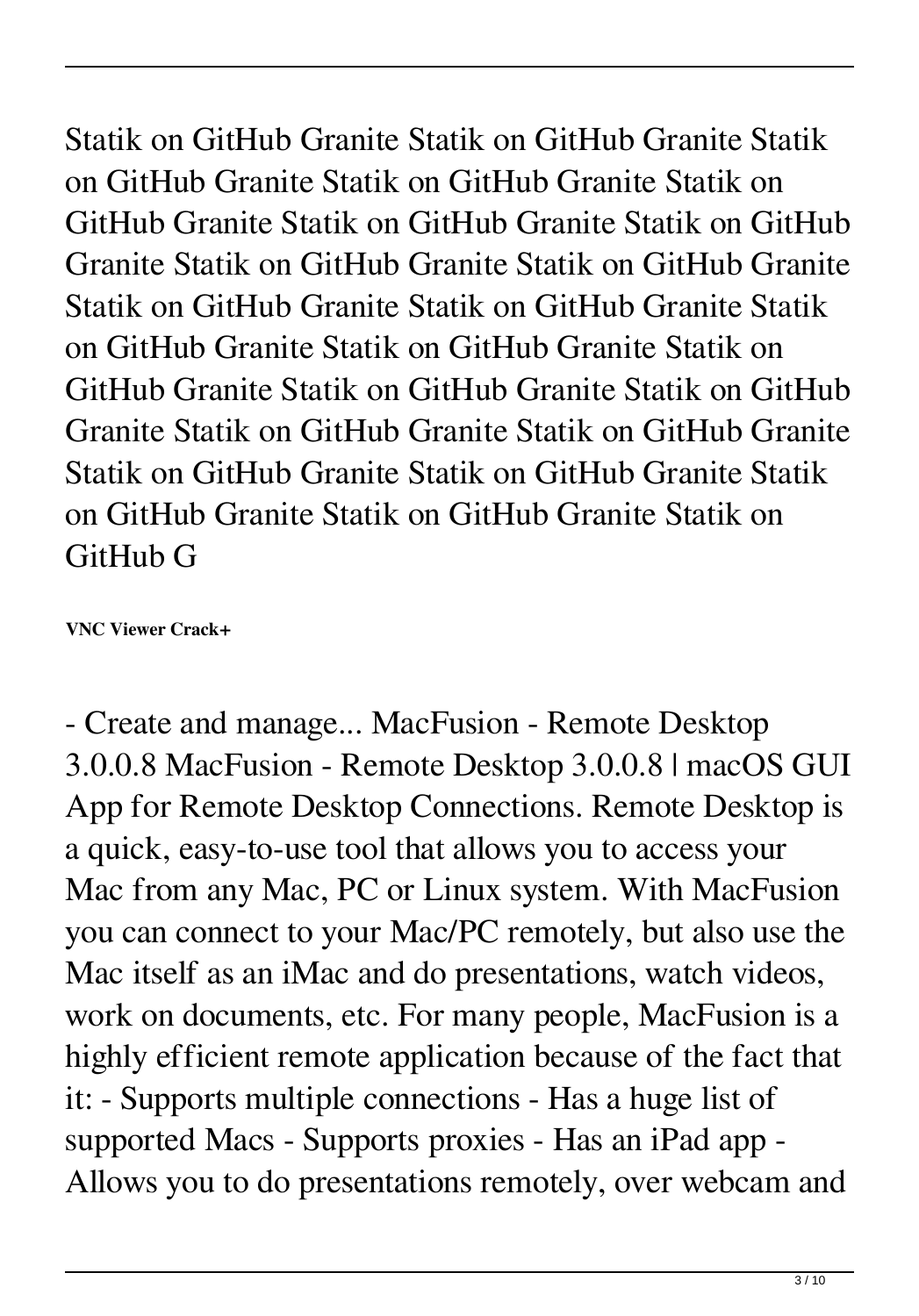more. To connect to your Mac/PC remotely, simply click on the 'Connect' button to create a new connection. The app will then display the current connection and a list of computers that you have previously connected to. To connect to a Mac/PC, simply select that Mac/PC from the list and the connection will be established and displayed as a red Mac icon next to the name of the Mac/PC. You can have as many remote connections as you want and can initiate/interrupt/logout/kick off any of the connections at any time. You can configure MacFusion to open URLs in your default browser, to connect through any of your previously established proxies, or simply to use a generic proxy. The MacFusion app is also great for working remotely and providing support. It allows you to work on documents using an onscreen keyboard and share presentations with your colleagues using a remote presenter. Remote Desktop is a quick, easy-to-use tool that allows you to connect to your Mac from any Mac, PC or Linux system. Connections are established by clicking on the 'Connect' button. The app will then display the current connection and a list of computers that you have previously connected to. To connect to a Mac/PC, simply select that Mac/PC from the list and the connection will be established and displayed as a red Mac icon next to the name of the Mac/PC. You can have as many remote connections as you want and can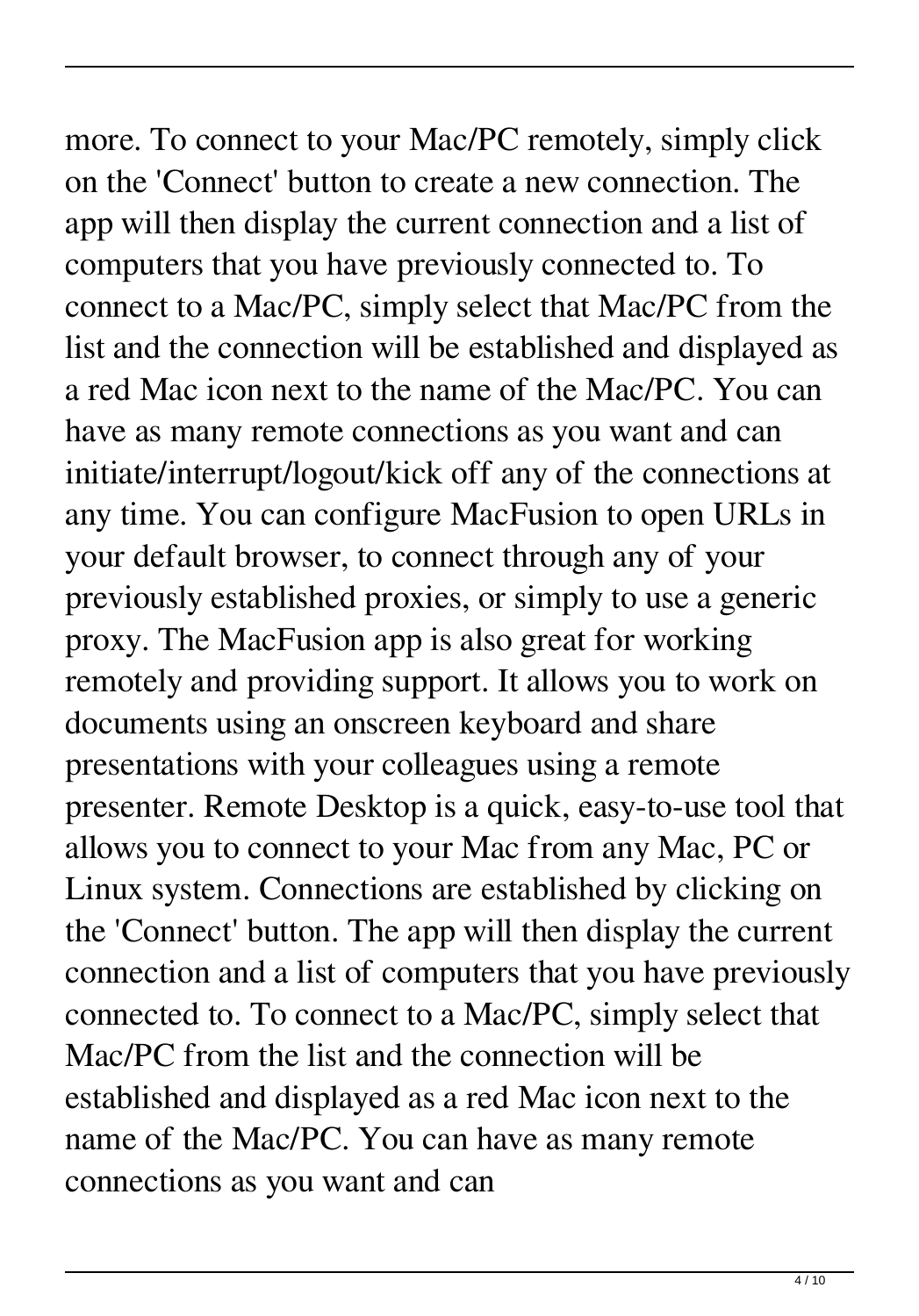initiate/interrupt/logout/kick off any of the connections at any time. MacFusion will allow you to quickly share presentations with your colleagues using a remote presenter. 1d6a3396d6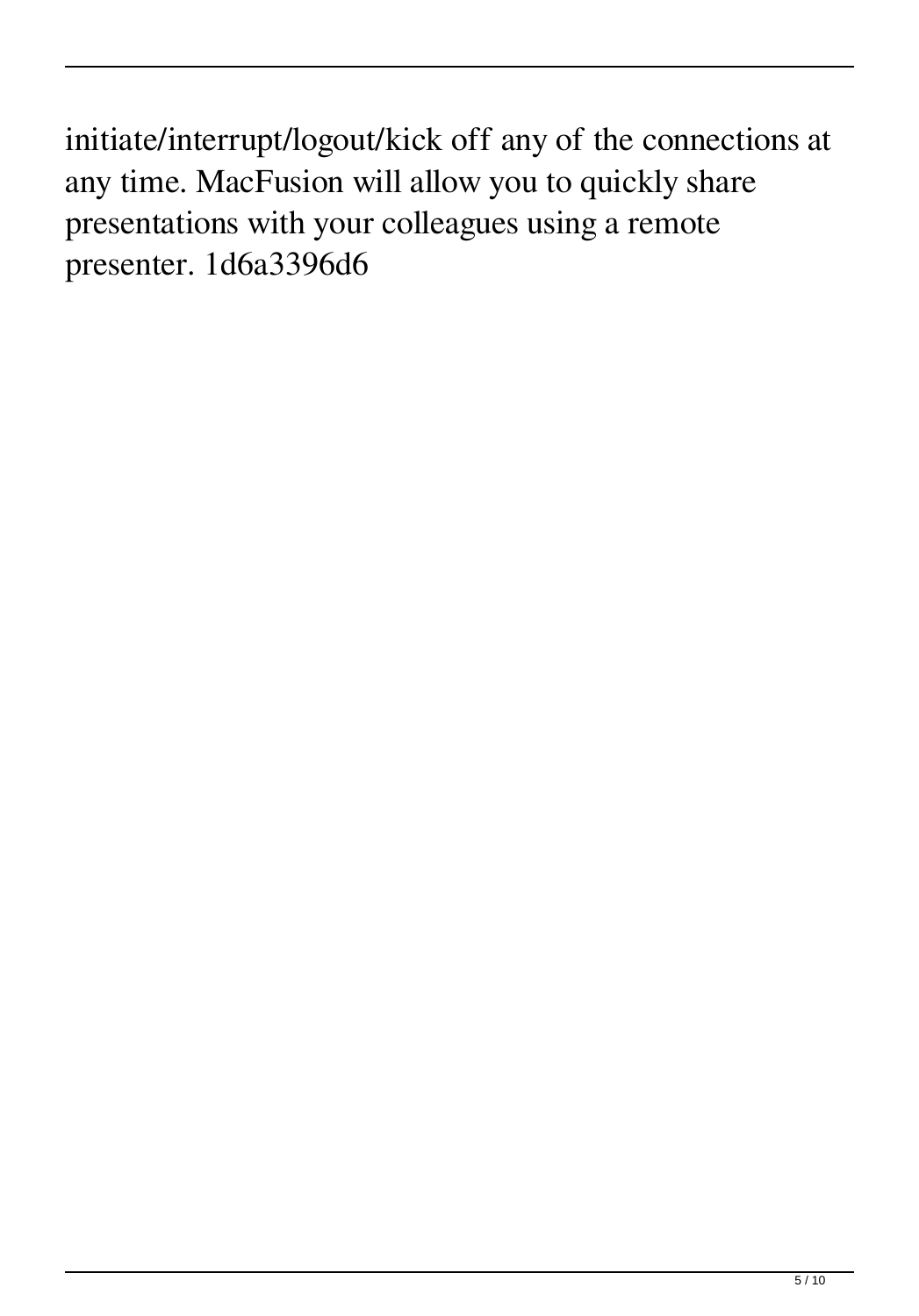Voice Changer is a simple application that allows you to play back any recorded audio with a different voice. This feature is more like a professional voice changer, offering several audio examples for using it. The best aspect about the software is the fact that it allows you to change the voice without the need for a microphone or an audio jack on your computer. The tool itself, however, does not offer any help for helping you learn how to use it. Getting started, main traits, and use cases To use the Voice Changer software, you must be connected to the internet and open the application's official website. When you do, you can download a free version of the application, which can be used for three months. You can even buy a licensed version of the app, which contains additional functionalities and support. Probably the most outstanding characteristic of this service is the online/offline, as well as file-by-file, recording options. This feature is great for allowing you to record a number of different instances, while not having to worry about running out of space on your computer's storage. Once you have installed the program, open it and connect to the internet. On the main page, you can set your user profile, select your language, and the number of free hours you would like to use before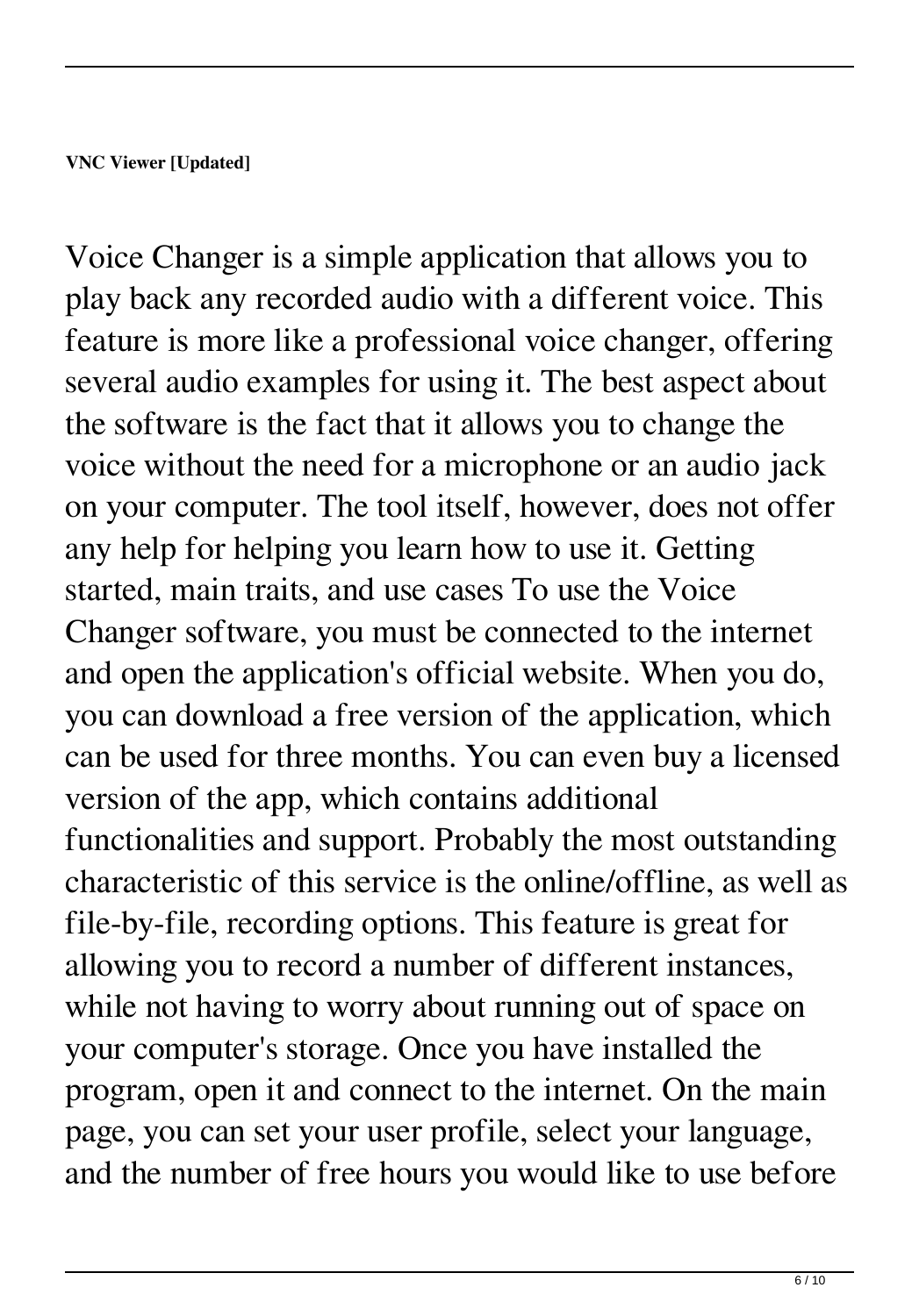the program is full. Now that you have all the options set, you can record your voice, in a number of different ways, like from an audio jack, the mic, or a web camera. You can then upload, save, and edit all of the recorded files on the main page; lastly, you can turn off the online recording function. Final considerations Overall, this app is an incredible tool for voice changers, recorders, and even for educational purposes. Its online/offline recording feature, straightforward interface, and more importantly, its affordability, makes it great for a number of users. Description: Do you have a blackberry or any mobile phone with a QWERTY keypad? If the answer is yes, then you can use the Online Blackberry Keyboard Widget to type on your computer, while keeping your mobile phone in your pocket. The service is very easy to install, as it requires no coding skills, and is a simple process. You can simply access it from your web browser and customize it, in order to make it your own. The main page provides you with all the necessary information about how the keyboard app works and what it can do

**What's New in the?**

Get the most out of your wireless network. Here's how. Wireless is a technology that enables users to access the Internet over a computer network or mobile device without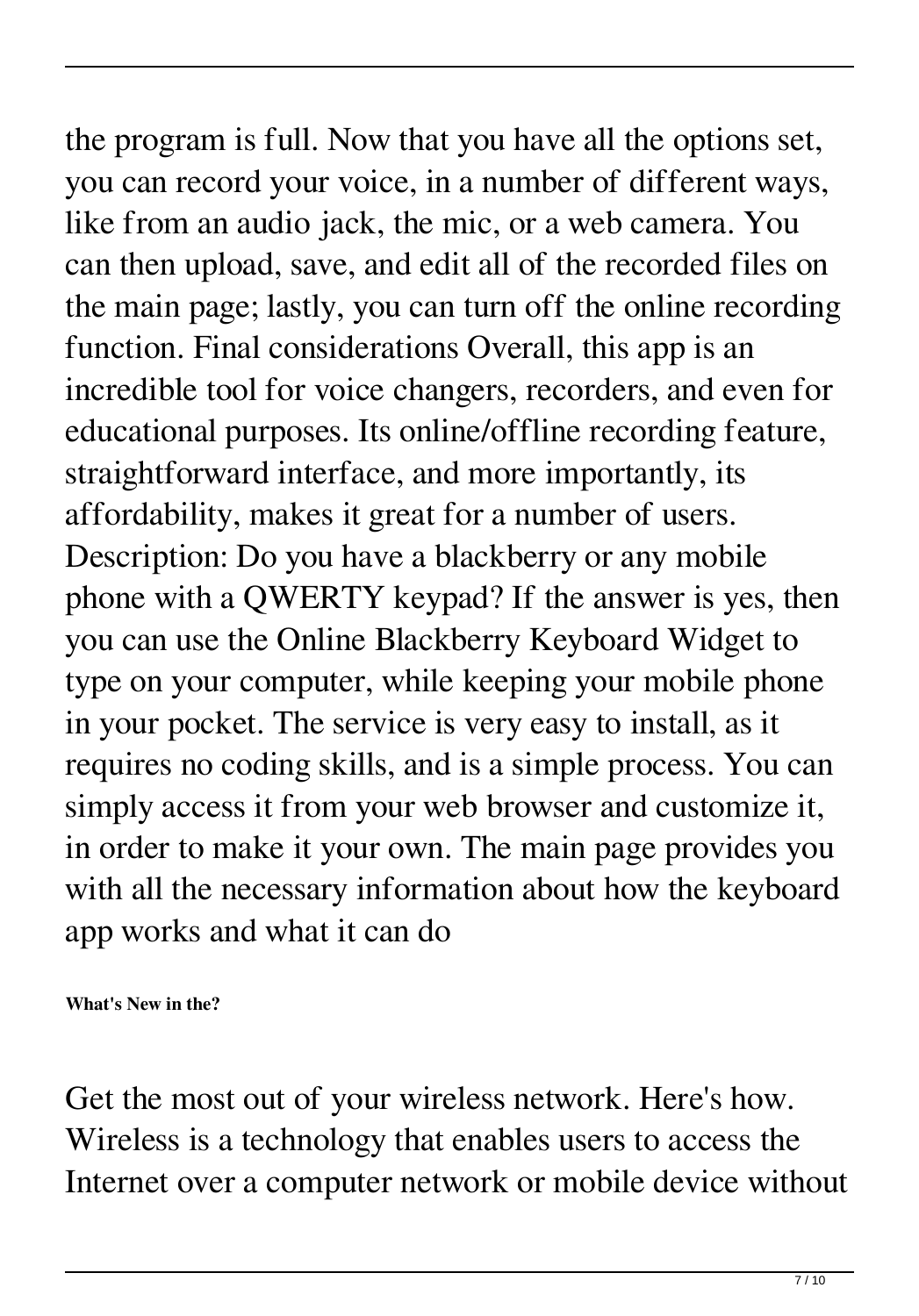an access point or wired connection. The access point is the computer or device that provides access to the Internet. This is an example of a wireless network, with two wirelessenabled laptops, an access point, and a wireless hub. Access point: The access point is usually a router that is connected to a wired network. Important: Wireless is useful only if there is an access point in the area where you want to use it. Today's wireless networks can be configured to work with all the standard devices that are wired to the Internet, such as computers, printers, scanners, and mobile devices such as smartphones. Some devices don't work with wireless networks, such as TV tuners and digital video recorders. Advantages: - Wireless networks are simpler to install and maintain than wired networks. - Wireless networks can be configured with the same network settings as wired networks, so you can use the same security settings. Disadvantages: - Wireless networks are less secure than wired networks because data traveling over wireless networks can be captured and used for unauthorized activities. - Wireless networks can be unreliable because of interference from other wireless devices and other wireless networks. - A wireless router connects to the Internet through a wired connection, so you can't use the router as a gateway to the Internet and still access the Internet over wireless devices. For a better overview of how wireless networks work, see 'Wireless Access Point'. Access Point: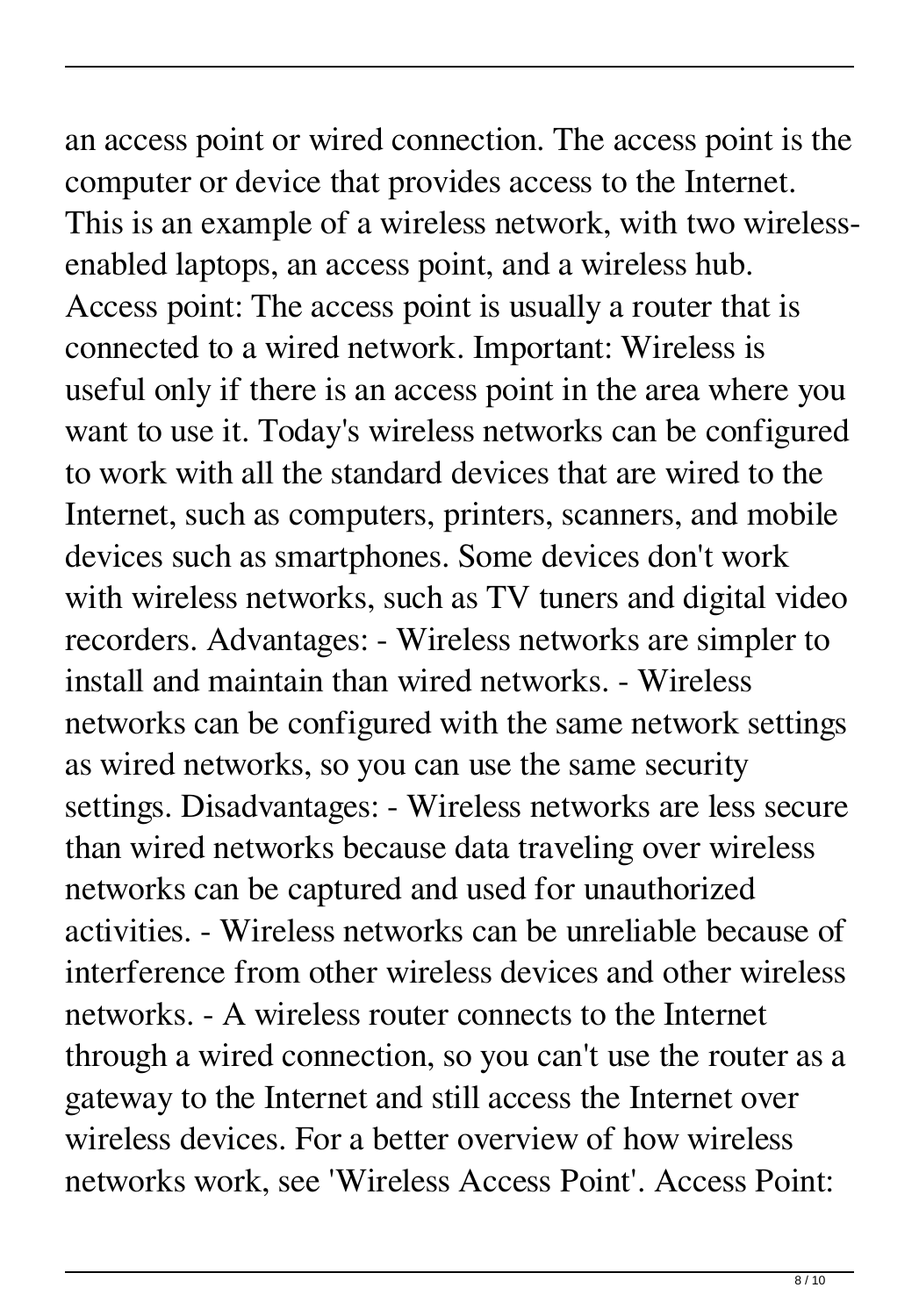A wireless access point is a device that is used to enable wireless devices to connect to a wired network. Access Point: The access point is usually a router that is connected to a wired network. Today's wireless networks can be configured to work with all the standard devices that are wired to the Internet, such as computers, printers, scanners, and mobile devices such as smartphones. Some devices don't work with wireless networks, such as TV tuners and digital video recorders. A wireless access point is a device that enables a wireless network. Advantages: - Wireless access points are simple to set up and maintain. - Wireless access points are less expensive than traditional wired networks. - Wireless access points use less space than traditional wired networks. Disadvantages: - Wireless access points are less secure than traditional wired networks because data traveling over wireless networks can be captured and used for unauthorized activities. - Wireless access points are less reliable than traditional wired networks because of interference from other wireless devices and other wireless networks. For a better overview of how wireless networks work, see 'Wireless Access Point'. Wire